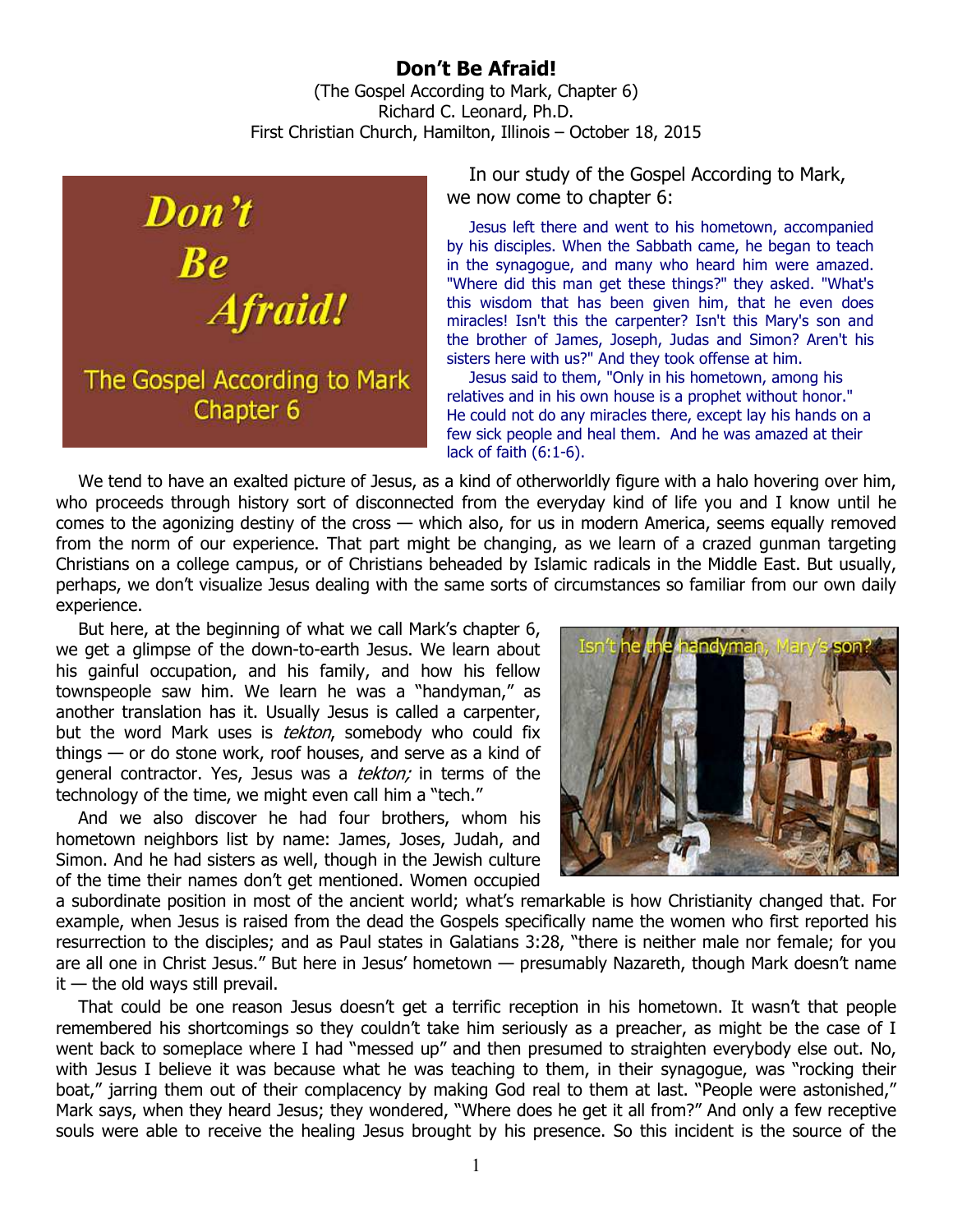expression "a prophet without honor," describing someone we don't take seriously to give us help or useful advice because we're too close to them, or they've grown up with us, and we can't really believe they're that



remarkable or that great. Even Jesus' brothers James and Jude apparently didn't become followers of Jesus till after his resurrection made it plain who he is, the Messiah of Israel.

There's an old saying, "Familiarity breeds contempt." Were the townspeople of Nazareth too familiar with Jesus, whom they had known from boyhood, to see him as the Lord's Anointed? Unlike the woman with the hemorrhage in the previous chapter, were they too close to him to be able to receive the benefits of the power and authority that flowed from his presence? So we might be asking ourselves this question: **Is Jesus too familiar to us — is our talk about Jesus, and with Jesus, too repetitive and commonplace — so that his healing and rescuing power never really impresses us?** For all his being a down-to-earth, flesh-and-blood Person, shouldn't there be a

kind of *holy strangeness* in our experience of Jesus, so we don't have the same ho-hum reaction the people of Nazareth had that kept them from knowing the reality of the living God that was at work in him? Just asking.

Then Jesus went around teaching from village to village.

Calling the Twelve to him, he sent them out two by two and gave them authority over evil spirits. These were his instructions: "Take nothing for the journey except a staff--no bread, no bag, no money in your belts. Wear sandals but not an extra tunic. Whenever you enter a house, stay there until you leave that town. And if any place will not welcome you or listen to you, shake the dust off your feet when you leave, as a testimony against them." They went out and preached that people should repent (6:6-12).

Mark has introduced the twelve disciples in chapter 3, and we've seen how they've reacted to Jesus as they've heard his teaching about the kingdom of God and witnessed his demonstration of the presence of the kingdom in his "mighty works and wonders and signs." Sometimes the disciples' reaction hasn't been terribly

promising; they're astonished at the power Jesus displays over sickness and death and the forces of nature, but they're still left wondering who he is. Finally, though, Jesus has decided it's time to share that same authority over evil with his followers so they can be sent out to do the same works he's been doing. If that surprises us, it's a consistent teaching of the New Testament that the authority Jesus has over evil is granted to every believer. As he states in John 14:12, "I tell you the truth, anyone who has faith in me will do what I have been doing. He will do even greater things than these, because I am going to the Father."

I'm sure you're thinking, "Dr. Leonard, that's great for a person with exceptional faith, but I'm just a plain old Christian with an ordinary faith that sometimes isn't very



much faith." I can certainly appreciate that, but we need to take the Lord at his word when he says that we're made in his image. Scripture is clear that God is in the power-sharing business, and delegates to people the same kind of authority he exercises over his universe. Our problem may be, not that we lack the authority over evil, but that we lack the faith to exercise the authority we have.

At the end of Mark's Gospel the risen Lord Jesus declares, "These signs will accompany those who believe: In my name they will drive out demons . . . ; they will place their hands on sick people, and they will get well" (Mark 16:17-18). The title of this message is, "Don't Be Afraid," the word Jesus speaks to his disciples when he comes to them on the water. I wonder if sometimes we're just *afraid* to exercise the authority we have over sickness and evil — afraid nothing will happen, and we'll be shown up as a faithless failure. Well, one sure way to fail is to not try in the first place. Remember: faith isn't success, faith is *obedience*. God tells us to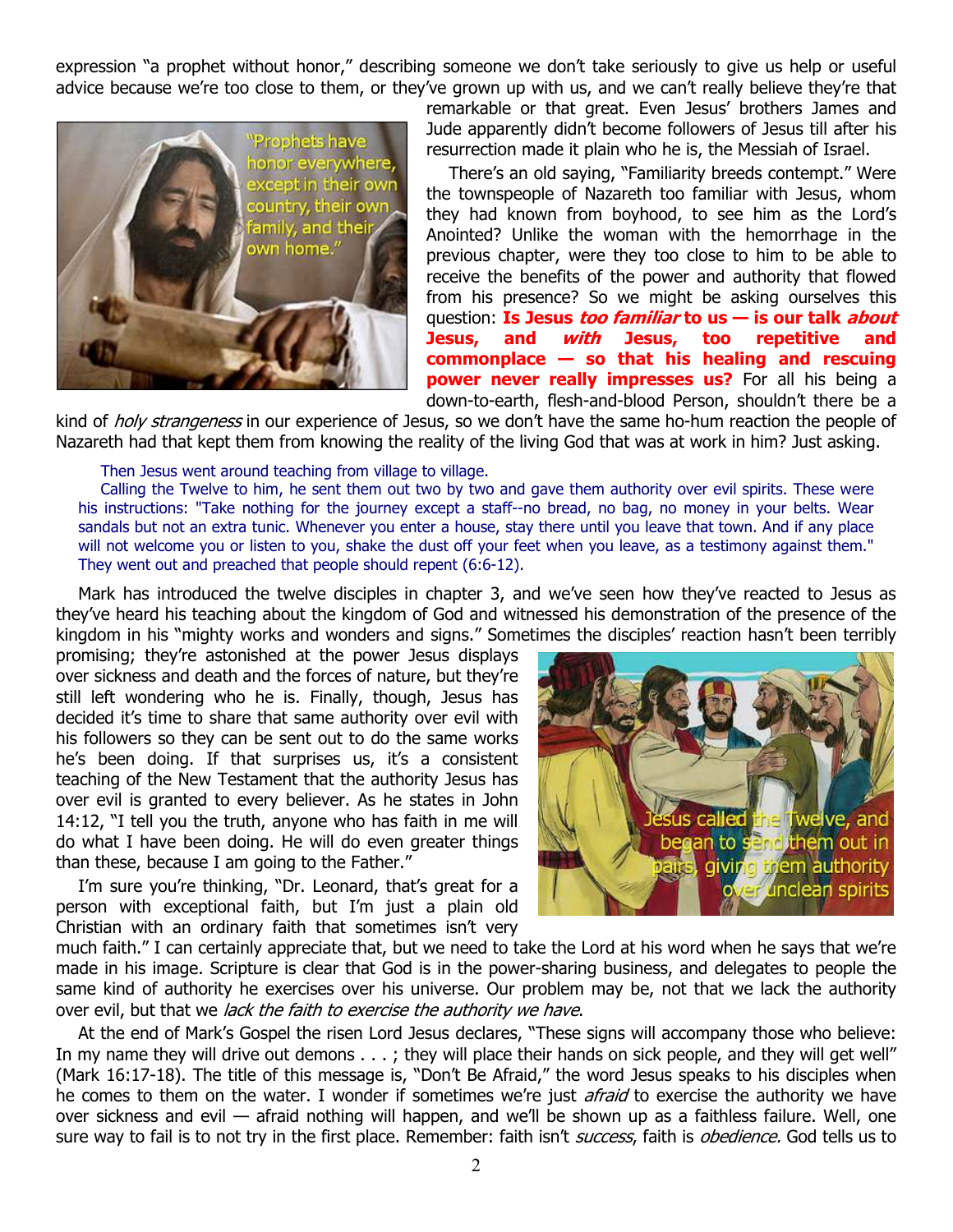exercise the same kind of authority over sickness and evil that Jesus gave his twelve apostles, and then leave the results to him. But there won't be any results, if we don't obey. That's why we make an opportunity during each worship service for people to come forward for special prayer. So let's ask this: **Do I dare to take Jesus at his word, and exercise my God-given authority to resist and defeat the evil things that come against me, my loved ones, and my community?**

King Herod heard about this, for Jesus' name had become well known. Some were saying, "John the Baptist has been raised from the dead, and that is why miraculous powers are at work in him." Others said, "He is Elijah." And still others claimed, "He is a prophet, like one of the prophets of long ago." But when Herod heard this, he said, "John, the man I beheaded, has been raised from the dead!"

For Herod himself had given orders to have John arrested, and he had him bound and put in prison. He did this because of Herodias, his brother Philip's wife, whom he had married. For John had been saying to Herod, "It is not lawful for you to have your brother's wife." So Herodias nursed a grudge against John and wanted to kill him. But she was not able to, because Herod feared John and protected him, knowing him to be a righteous and holy man. When Herod heard John, he was greatly puzzled; yet he liked to listen to him.

Finally the opportune time came. On his birthday Herod gave a banquet for his high officials and military commanders and the leading men of Galilee. When the daughter of Herodias came in and danced, she pleased Herod and his dinner guests. The king said to the girl, "Ask me for anything you want, and I'll give it to you." And he promised her with an oath, "Whatever you ask I will give you, up to half my kingdom."

She went out and said to her mother, "What shall I ask for?" "The head of John the Baptist," she answered. At once the girl hurried in to the king with the request: "I want you to give me right now the head of John the Baptist on a platter."

The king was greatly distressed, but because of his oaths and his dinner guests, he did not want to refuse her. So he immediately sent an executioner with orders to bring John's head. The man went, beheaded John in the prison, and brought back his head on a platter. He presented it to the girl, and she gave it to her mother.

On hearing of this, John's disciples came and took his body and laid it in a tomb (6:14-29).

This is probably not your favorite Bible story, but the account has some interesting religious and cultural connections. Culturally, for example, the story became the basis for the opera *Salome* by the German composer Richard Strauss. This text is also part of the reason Jehovah's Witnesses don't celebrate birthdays — because on birthday celebrations in the Bible someone always gets killed. (Coincidentally, my sister's



birthday is tomorrow but I never send her a card because she and her husband are Jehovah's Witnesses.) As you know, the Herod in this account is not the same Herod who ruled when Jesus was born, but his son Herod Antipas who ruled over Galilee at the time Jesus began to preach, about thirty years later. All the Herods were Jewish puppet rulers under a Roman governor, and this Herod was later deposed by Rome and sent off to exile in Gaul, the far corner of the empire that we now call France.

John the Baptist, of course, was a relative of Jesus and the one who paved the way for his preaching of the kingdom of God. Mark opens his gospel with the account of John's preaching of repentance, or return to the Lord. People from all over the region were coming to him to be

baptized — not the same kind of baptism as Christian baptism, which brings us into membership in the body of believers, but baptism as a sign of forgiveness of sin because God is about to do something new for his people. John was "setting the stage" for the coming of Messiah, the One who was to bring the presence of the Lord back to his people. And, as Mark tells us (chapter 1, verse 14), Jesus didn't begin to preach until Herod had arrested John. So the account of John's death, at this point in Mark's narrative, is a flashback to events that occurred some time earlier.

What can we learn from this grisly account of the untimely death of John the Baptist? John had been arrested because he was taking Herod to task for marrying his brother Philip's wife, Herodias — a violation of the Law of Moses. The Herod family weren't very faithful Jews; they were "Hellenized," with a life style more in tune with Greek culture than Judaism, and that didn't sit well with someone like John who wanted to see his people stay faithful to the Lord so he could fulfill what he intended to do through his chosen ones. It was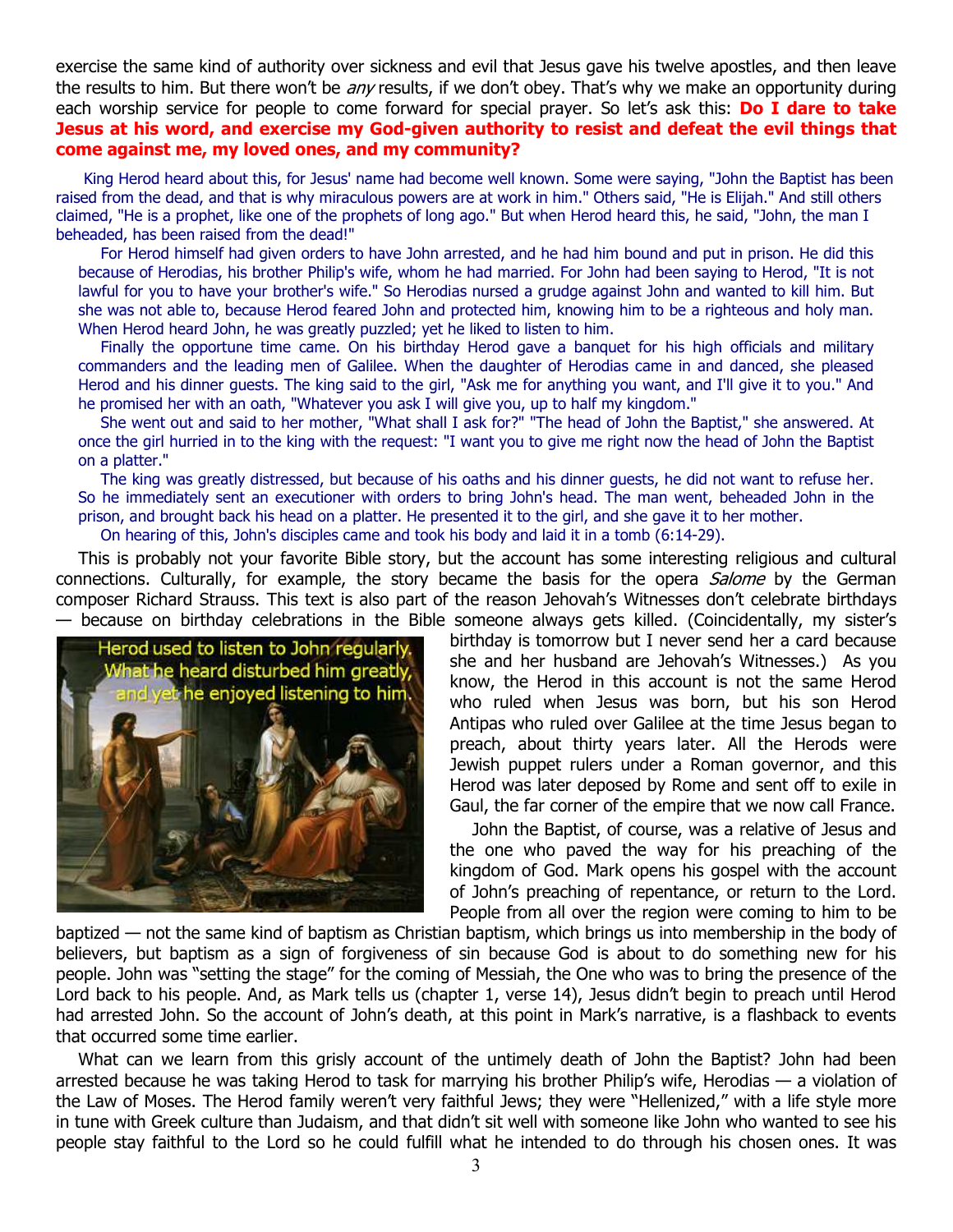Herodias herself who instigated John's arrest, because Mark tells us that Herod himself regarded John as a holy man and liked to bring him out of his prison and listen to his preaching. Finally, of course, Herodias got her way and used her daughter Salome, whose birthday-party dancing fascinated Herod, to embarrass him into doing away with this pestiferous prophet. When Salome asked Herod for John's head, as one translation says, "he hadn't the guts to refuse her" because of the vow he had made in front of his guests.

Notice this about Herod. He admired John, and liked to listen to him. But, it seems, for Herod this preaching was just entertainment; he didn't respond with a real change of heart. He was sorry about having to call for John's execution, but in the end for him it wasn't about the God John was talking about; it was all about Herod's own pride and insecurity. When asked to do something he knew was wrong, he gave in to his own self-protective impulses and let it happen. In the face of pressure from family and friends, he took the easier way out. He couldn't make the right decision in a pinch; it's no wonder the Romans eventually found they couldn't rely on him, and stripped him of his office and packed him off to the "boonies." Here's our question: **Am I like Herod? Am I entertained by the preaching of the Word but, 'when push comes to shove,' do I have the "guts" to stand by what I know is the right thing to do?** That's a sobering question, isn't it?

The apostles gathered around Jesus and reported to him all they had done and taught. Then, because so many people were coming and going that they did not even have a chance to eat, he said to them, "Come with me by yourselves to a quiet place and get some rest."

So they went away by themselves in a boat to a solitary place. But many who saw them leaving recognized them and ran on foot from all the towns and got there ahead of them.

When Jesus landed and saw a large crowd, he had compassion on them, because they were like sheep without a shepherd. So he began teaching them many things.

By this time it was late in the day, so his disciples came to him. "This is a remote place," they said, "and it's already very late. Send the people away so they can go to the surrounding countryside and villages and buy themselves something to eat." But he answered, "You give them something to eat." They said to him, "That would take eight months of a man's wages ! Are we to go and spend that much on bread and give it to them to eat?"

"How many loaves do you have?" he asked. "Go and see." When they found out, they said, "Five--and two fish." Then Jesus directed them to have all the people sit down in groups on the green grass. So they sat down in groups of hundreds and fifties.

Taking the five loaves and the two fish and looking up to heaven, he gave thanks and broke the loaves. Then he gave them to his disciples to set before the people. He also divided the two fish among them all. They all ate and were satisfied, and the disciples picked up twelve basketfuls of broken pieces of bread and fish. The number of the men who had eaten was five thousand (6:30-44).

John the Baptist was not only the prophet who baptized Jesus and directed others to him as the "greater one" who would bring about the deliverance God had promised his people. He was also Jesus' relative. It's understandable that Jesus, upon hearing this news of John's senseless, violent death, would want to have some private time away from the crowds. But meanwhile, Mark tells us, there's a mission in progress; the disciples are out spreading the word of the kingdom, casting out unclean spirits and healing the sick. Finally they return with the report of what they had done, and then Jesus can say, "All right, it's time for a break. Come away, just you, and we'll go somewhere lonely and private."

But it was not to be. Word of Jesus' teaching about the emerging kingdom of God, and of his "mighty works



and wonders and signs," has spread throughout the region. Crowds are following him wherever he goes, eager for a word that their God, seemingly silent for so long, is "on the move" again. Jesus and his disciples go off to a lonely spot; from other Gospels we learn they sailed from Capernaum across the northeast corner of the Sea of Galilee to somewhere near Bethsaida — only to find a large crowd already gathered there. Whatever his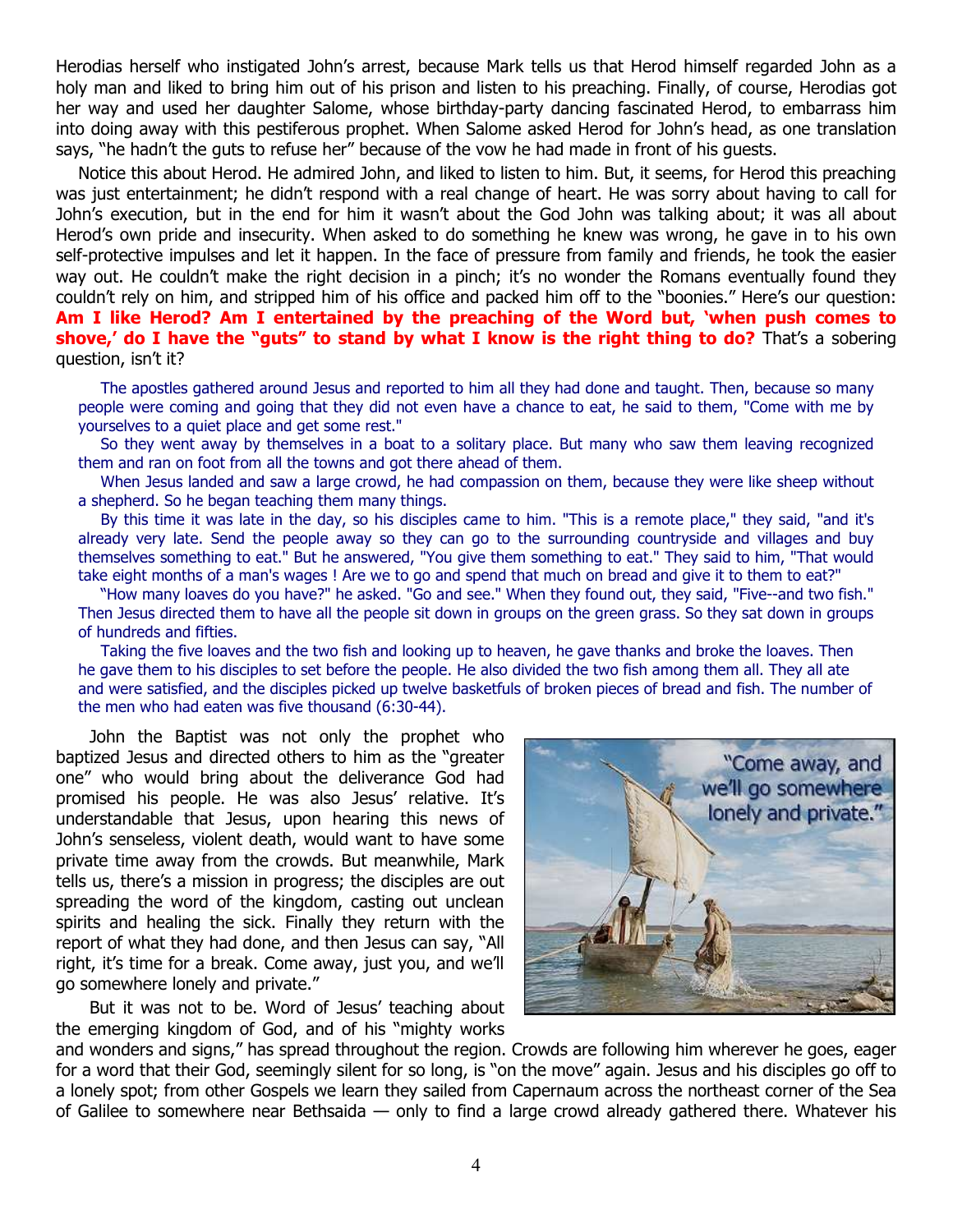personal grief over John, Mark tells us, Jesus "was deeply sorry for them, because they were like a flock without a shepherd."

Sometimes when we're overcome with sadness, or depression, because of things that have occurred in our lives, we just want to pull into ourselves and forget the needs of everyone else. But if we're called to the work of God — and all believers are called — we can't let our emotions get in the way of our ministry to others. Jesus did what he was called to do, regardless of what his personal feelings may have been, and with his help we can do the same. **Do I allow my emotions, whether sadness or anger or resentment or fear, to affect my behavior as a Christian and my participation with others in the work and worship of God's church?** That's a question we might be asking ourselves.



But Mark isn't relating this event at Bethsaida just to show how Jesus sets an example in selfless behavior. He's telling it because what happens next is a revelation of the creative power of the Son of God. As the day wears on Jesus' disciples become concerned. The people have nothing to eat, so they ask Jesus to send them into town to buy food. Instead, Jesus tells the disciples to feed them. All they have are five loaves of barley bread and two dried fish. (John's Gospel tells us that a boy in the crowd brought them for his lunch.) Jesus takes the food and blesses the bread, giving thanks to God. When the disciples pass out the loaves and fish there's enough food, and more, to feed the 5,000 men plus the women and children with them.

Theologians have called this a "nature miracle," and people who don't believe in miracles have tried to explain this story another way. Perhaps when the boy shared his lunch everyone else was ashamed and brought out the food they had hidden in their clothing. Or maybe the earliest Christians just made up the story to make Jesus look more glorious than he was. Such

explanations don't stand the test of honest historical research, because the different details we find in the Gospels point to eyewitness testimony about a real event. Jesus is able to do what he does because he is the Lord of creation. All matter, whether the cells of the human body or the molecules of a loaf of bread, is subject to him. If he can heal the sick and command unclean spirits, he can also feed this large crowd from just a few loaves and fish. What Jesus can do with the "raw material" of the universe is a revelation of the kingdom of God at work, and of who Jesus is as the Head of that kingdom.

And there's more. Before distributing the loaves and fish to the crowd, Mark says, Jesus "looked up to heaven" and "blessed the bread." In ancient Christian art the five loaves



and two fish are a symbol for the Lord's Supper or Holy Communion. In John's account of the feeding of the 5,000 Jesus explains its deeper meaning. "I am the living bread that came down from heaven. If anyone eats of this bread, he will live forever. This bread is my flesh, which I will give for the life of the world" (John 6:51). When we gather at the Lord's Table, we're taken back not only to the Last Supper in the upper room but also to that place on the shore of the Sea of Galilee where Jesus breaks the loaves and feeds us with himself, filling our lives with his life and making us, as Peter says, "partakers of the divine nature" (2 Peter 1:4). Let's ask, then, as we receive the symbols of Jesus' life: **Am I just going through a tired ritual, or am I receiving the risen Jesus into myself so I can live and act with all the power and authority he has given me as one of his own?**

Immediately Jesus made his disciples get into the boat and go on ahead of him to Bethsaida, while he dismissed the crowd. After leaving them, he went up on a mountainside to pray.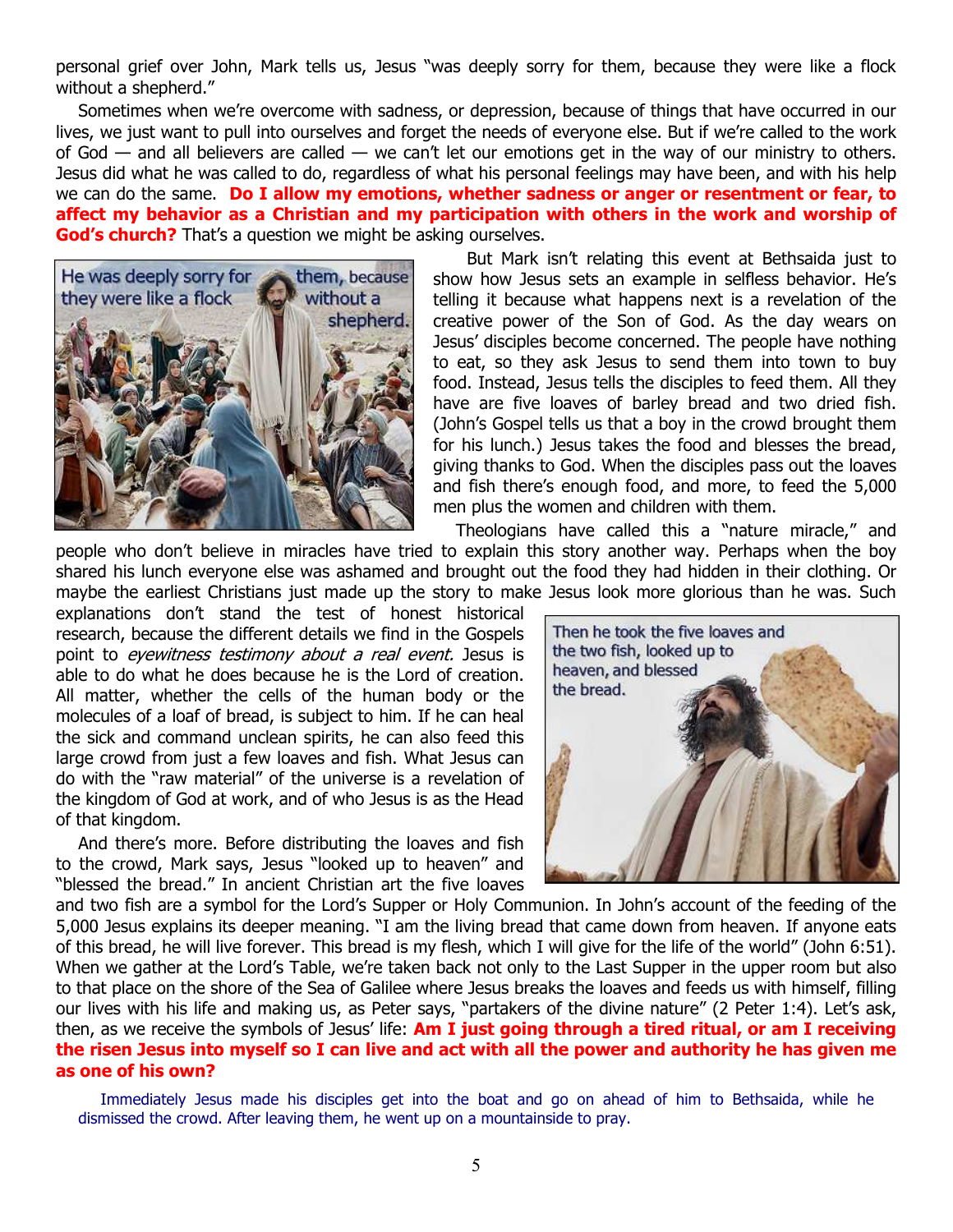When evening came, the boat was in the middle of the lake, and he was alone on land. He saw the disciples straining at the oars, because the wind was against them. About the fourth watch of the night he went out to them, walking on the lake. He was about to pass by them, but when they saw him walking on the lake, they thought he was a ghost. They cried out, because they all saw him and were terrified. Immediately he spoke to them and said, "Take courage! It is I. Don't be afraid." Then he climbed into the boat with them, and the wind died down. They were completely amazed, for they had not understood about the loaves; their hearts were hardened.

When they had crossed over, they landed at Gennesaret and anchored there. As soon as they got out of the boat, people recognized Jesus. They ran throughout that whole region and carried the sick on mats to wherever they heard he was. And wherever he went — into villages, towns or countryside — they placed the sick in the marketplaces. They begged him to let them touch even the edge of his cloak, and all who touched him were healed (6:45-56).

Once the 5,000 and others have been fed and Jesus has dismissed them, he finally has time to get by himself and pray. So he sends the disciples back to Capernaum in their boat. It's dark now, and one of those quick Sea of Galilee windstorms has come up. The disciples' boat has been blown off course. But Jesus knows their plight; Mark says, "He saw the disciples straining at the oars, because the wind was against them" (Mark 6:48). So in the middle of the night he comes to them walking on the lake. At first the disciples are frightened by his appearance; they don't recognize Jesus until he speaks to them: "Take courage! It is I. Don't be afraid." Then he gets into their boat, the wind dies down, and they land safely at Gennesaret where, once again, the people of Galilee rush to him because they know he can heal them.



We're all familiar with this incident, but did you notice something odd about Mark's version? There's no mention of Peter getting into the water and trying to come to Jesus, as we find in Matthew's account. I wonder why not? Well, Mark's Gospel is thought to be based on the reminiscences of Simon Peter himself, and *maybe* Peter was a little embarrassed at what happened to him then and didn't include that part!

The Bible is the inspired Word, because "men moved by the Holy Spirit spoke from God" (1 Peter 1:21), but when we examine it in depth we always have to reckon with the human element as well. And that's true of all we do in serving the Lord, whether it's how we operate as a church today or whether it was the apostles writing the books of the New Testament. Part of what we do is of the Lord, and part is from

us. That's what theologians call the *incarnational* nature of our faith; God works through human flesh and blood today, just as he did in Bible times. That's the very truth in the coming of Jesus; as John states, "the Word became flesh and dwelt among us" (John 1:14). So here's a question: **Am I willing to be used by the Lord to do what he wants done, even though I know I'm an imperfect human being?** Because God often works through imperfect people; in fact, there isn't any other kind of people for him to work through!

There's another very odd thing about Mark's record of Jesus coming to his disciples on the lake. Mark says, "He intended to go past them." Why would Jesus mean to just pass by his disciples when they were in such danger trying to get their boat across the lake? And how did Mark know what Jesus intended to do? Matthew doesn't include that statement in his account. Obviously there's something mysterious here, that we don't quite understand (and I, personally, have no clue). Let's remind ourselves that not everything in the Bible is easy for us to explain today. When we find things that seem hard to understand — like some of the visions in the Book of Revelation, for example — we need to be careful not to come up with easy or superficial or overly clever explanations and think we've solved the mystery. Our explanations should never trump the Word of God itself, because that makes our explanations the authority instead of the Word. Scripture isn't there for us just to explain, but for us to obey in order to serve the Lord. As Moses states in Deuteronomy 29:29, "The secret things belong to the LORD our God, but the things revealed belong to us and to our children forever, that we may follow all the words of this law."

So what's the point of Mark's account? Notice how the disciples react to Jesus when he comes to them on the waves. As Mark writes, "They were completely amazed, for they had not understood about the loaves; their hearts were hardened." The truth about *who Jesus is*, is still unfolding before their eyes, and at this point